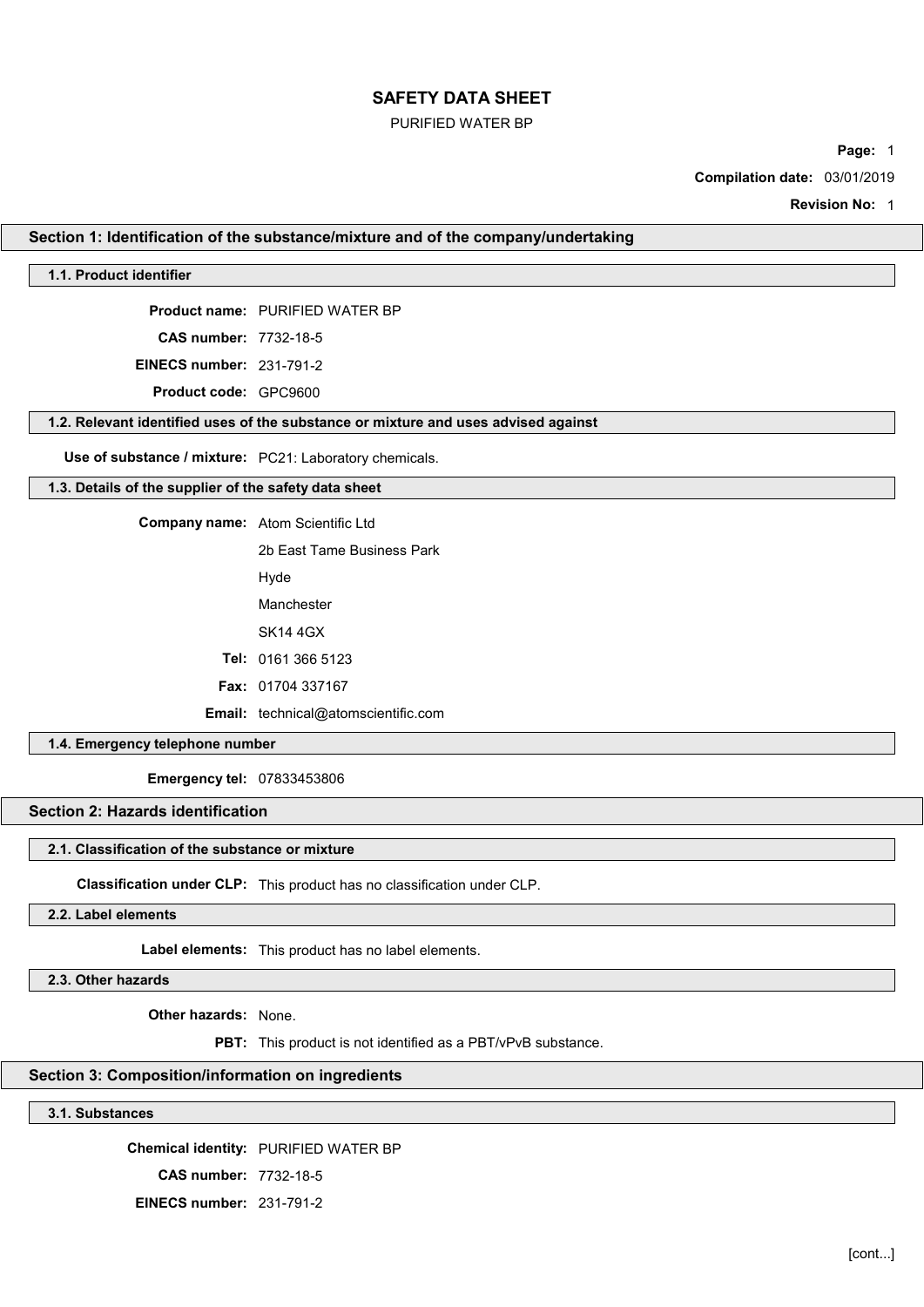## PURIFIED WATER BP

Contains: Formula : H2O

Molecular Weight : 18.02 g/mol

## Section 4: First aid measures

## 4.1. Description of first aid measures

Skin contact: Not applicable.

Eye contact: Not applicable.

Ingestion: Not applicable.

Inhalation: Not applicable.

### 4.2. Most important symptoms and effects, both acute and delayed

Skin contact: No symptoms.

Eye contact: No symptoms.

Ingestion: No symptoms.

Inhalation: No symptoms.

Delayed / immediate effects: No data available.

4.3. Indication of any immediate medical attention and special treatment needed

Immediate / special treatment: Not applicable.

## Section 5: Fire-fighting measures

5.1. Extinguishing media

Extinguishing media: Not applicable.

## 5.2. Special hazards arising from the substance or mixture

Exposure hazards: Not applicable.

5.3. Advice for fire-fighters

Advice for fire-fighters: Not applicable.

## Section 6: Accidental release measures

### 6.1. Personal precautions, protective equipment and emergency procedures

Personal precautions: Not applicable.

6.2. Environmental precautions

Environmental precautions: Not applicable.

## 6.3. Methods and material for containment and cleaning up

Clean-up procedures: Wipe up with absorbent material (e.g. cloth, fleece).

#### 6.4. Reference to other sections

Reference to other sections: Refer to section 13 of SDS.

Page: 2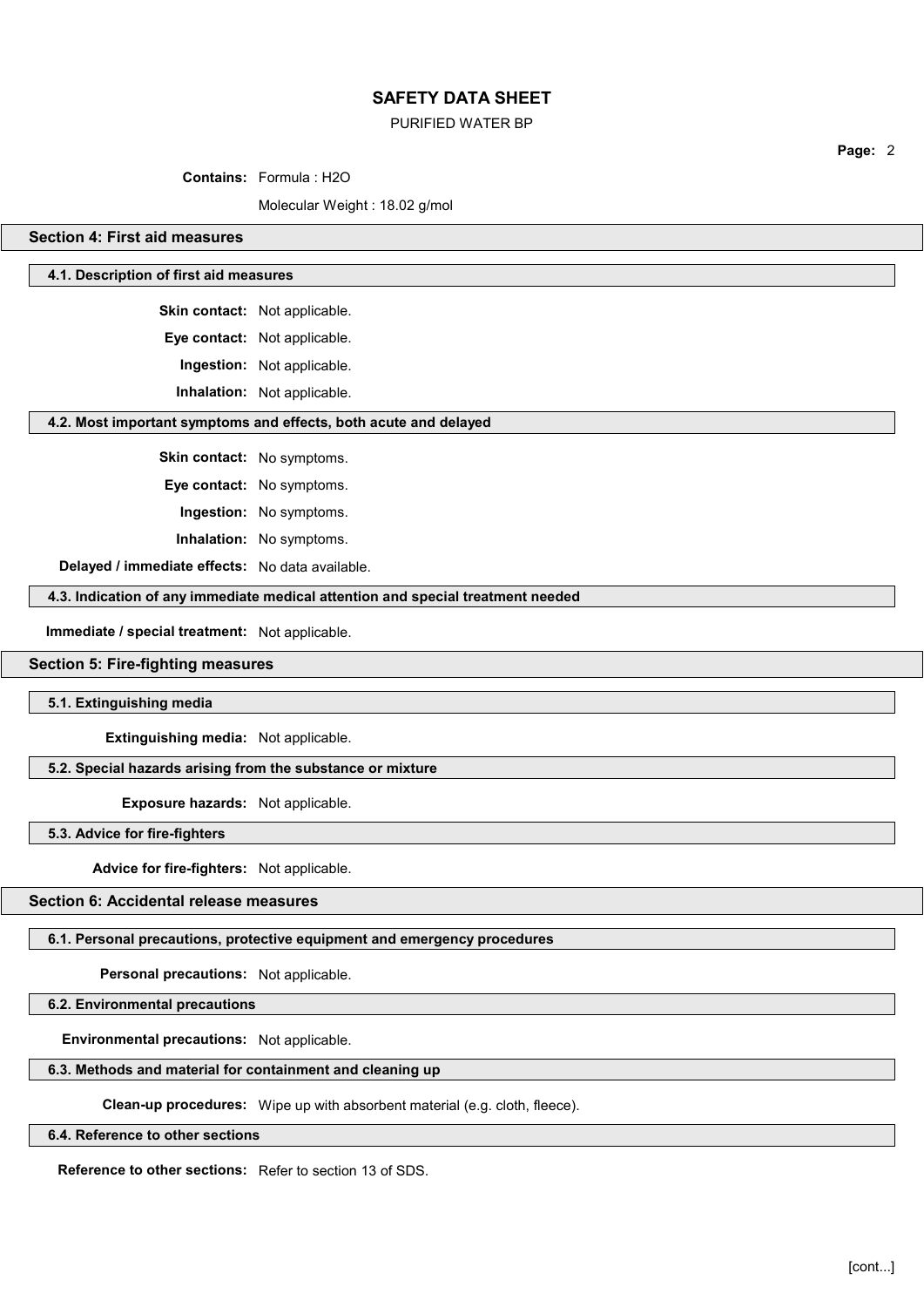## PURIFIED WATER BP

Page: 3

## Section 7: Handling and storage

#### 7.1. Precautions for safe handling

Handling requirements: Not applicable.

## 7.2. Conditions for safe storage, including any incompatibilities

Storage conditions: No special storage conditions required.

Suitable packaging: Not applicable.

#### 7.3. Specific end use(s)

Specific end use(s): No special requirement.

## Section 8: Exposure controls/personal protection

8.1. Control parameters

Workplace exposure limits: No data available.

## 8.1. DNEL/PNEC Values

DNEL / PNEC No data available.

#### 8.2. Exposure controls

Engineering measures: Handle in accordance with good industrial hygiene and safety practice. Wash hands before breaks and at the end of workday. Respiratory protection: Respiratory protection not required. Hand protection: Not applicable. Eye protection: Not applicable. Skin protection: Not applicable. Environmental: Not applicable.

# Section 9: Physical and chemical properties

#### 9.1. Information on basic physical and chemical properties

| <b>State: Liquid</b>                            |                           |                               |            |
|-------------------------------------------------|---------------------------|-------------------------------|------------|
|                                                 | <b>Colour: Colourless</b> |                               |            |
| <b>Solubility in water:</b> completely miscible |                           |                               |            |
| <b>Boiling point/range°C:</b> 100 °C - lit.     |                           | Melting point/range°C: 0.0 °C |            |
| <b>Relative density:</b> 1,000 g/cm3            |                           |                               | $nH: 60-8$ |

**pH:**  $6.0 - 8.0$  at 25 °C

9.2. Other information

Other information: Not applicable.

### Section 10: Stability and reactivity

10.1. Reactivity

Reactivity: No data available.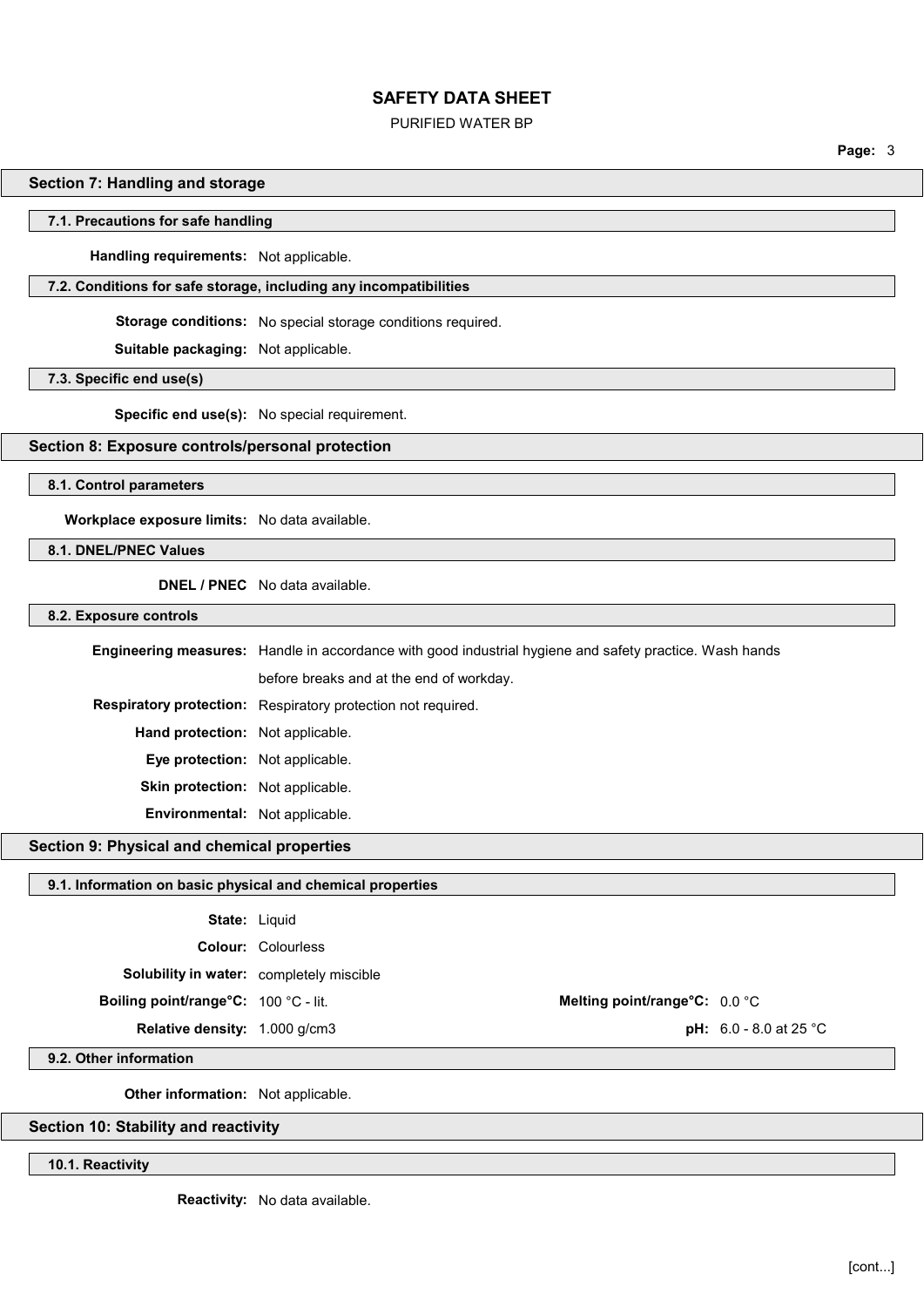## PURIFIED WATER BP

Page: 4

## 10.2. Chemical stability

Chemical stability: No data available.

# 10.3. Possibility of hazardous reactions

Hazardous reactions: No data available.

## 10.4. Conditions to avoid

Conditions to avoid: No data available.

10.5. Incompatible materials

Materials to avoid: No data available.

## 10.6. Hazardous decomposition products

Haz. decomp. products: No data available.

Section 11: Toxicological information

## 11.1. Information on toxicological effects

Toxicity values: No data available.

### Symptoms / routes of exposure

|                                                 | <b>Skin contact:</b> No symptoms. |
|-------------------------------------------------|-----------------------------------|
|                                                 | <b>Eye contact:</b> No symptoms.  |
|                                                 | <b>Ingestion:</b> No symptoms.    |
|                                                 | Inhalation: No symptoms.          |
| Delayed / immediate effects: No data available. |                                   |
| <b>Other information:</b> Not applicable.       |                                   |

## Section 12: Ecological information

12.1. Toxicity

Ecotoxicity values: No data available.

## 12.2. Persistence and degradability

Persistence and degradability: No data available.

12.3. Bioaccumulative potential

Bioaccumulative potential: No data available.

12.4. Mobility in soil

Mobility: No data available.

# 12.5. Results of PBT and vPvB assessment

PBT identification: This product is not identified as a PBT/vPvB substance.

12.6. Other adverse effects

Other adverse effects: No data available.